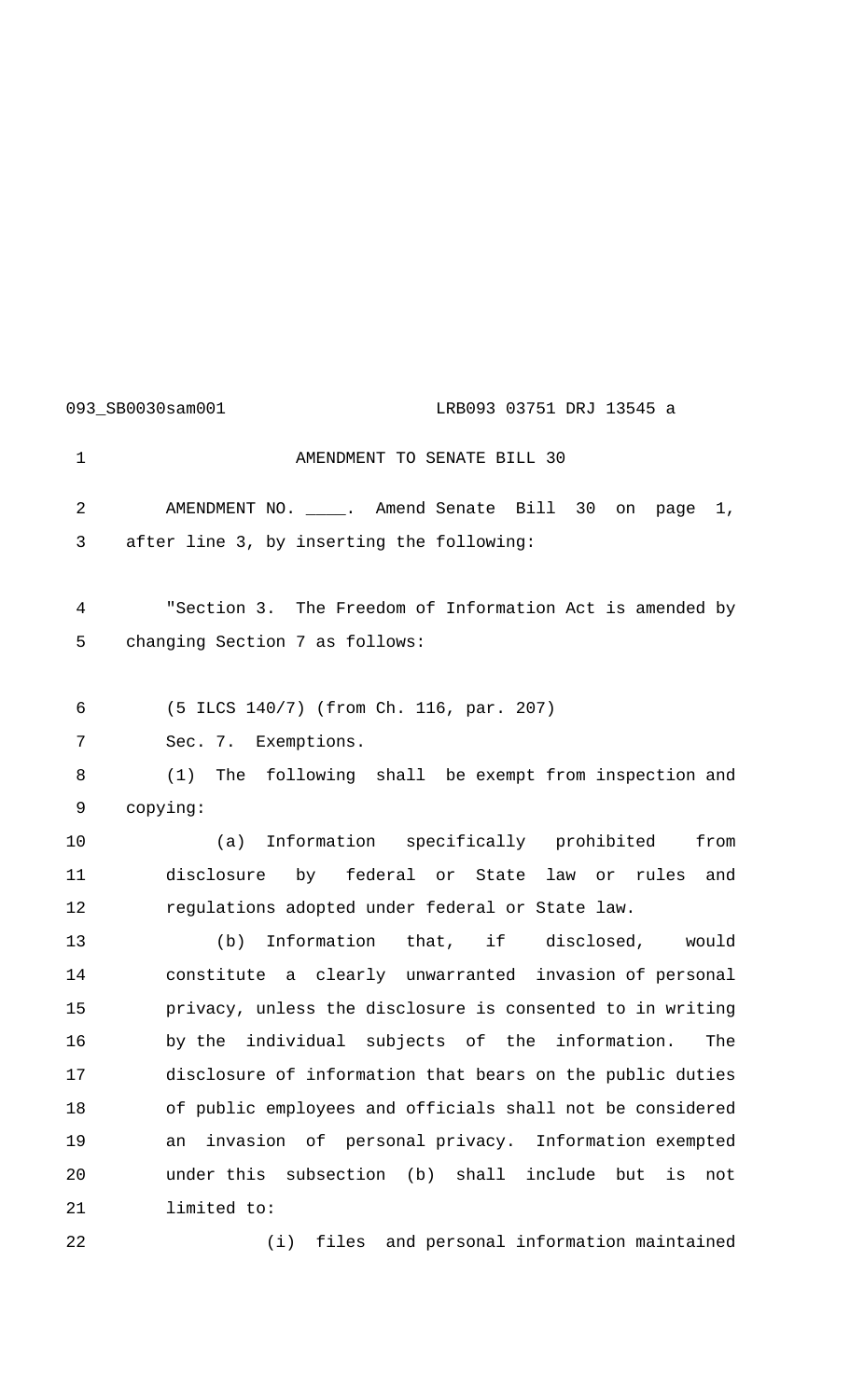-2- LRB093 03751 DRJ 13545 a

 with respect to clients, patients, residents, students or other individuals receiving social, medical, educational, vocational, financial, supervisory or custodial care or services directly or indirectly from federal agencies or public bodies;

 (ii) personnel files and personal information maintained with respect to employees, appointees or elected officials of any public body or applicants 10 for those positions;

 (iii) files and personal information maintained with respect to any applicant, registrant or licensee by any public body cooperating with or engaged in professional or occupational registration, licensure or discipline;

 (iv) information required of any taxpayer in connection with the assessment or collection of any 18 tax unless disclosure is otherwise required by State statute; and

 (v) information revealing the identity of persons who file complaints with or provide information to administrative, investigative, law enforcement or penal agencies; provided, however, that identification of witnesses to traffic accidents, traffic accident reports, and rescue reports may be provided by agencies of local government, except in a case for which a criminal investigation is ongoing, without constituting a clearly unwarranted per se invasion of personal privacy under this subsection.

 (c) Records compiled by any public body for administrative enforcement proceedings and any law enforcement or correctional agency for law enforcement purposes or for internal matters of a public body, but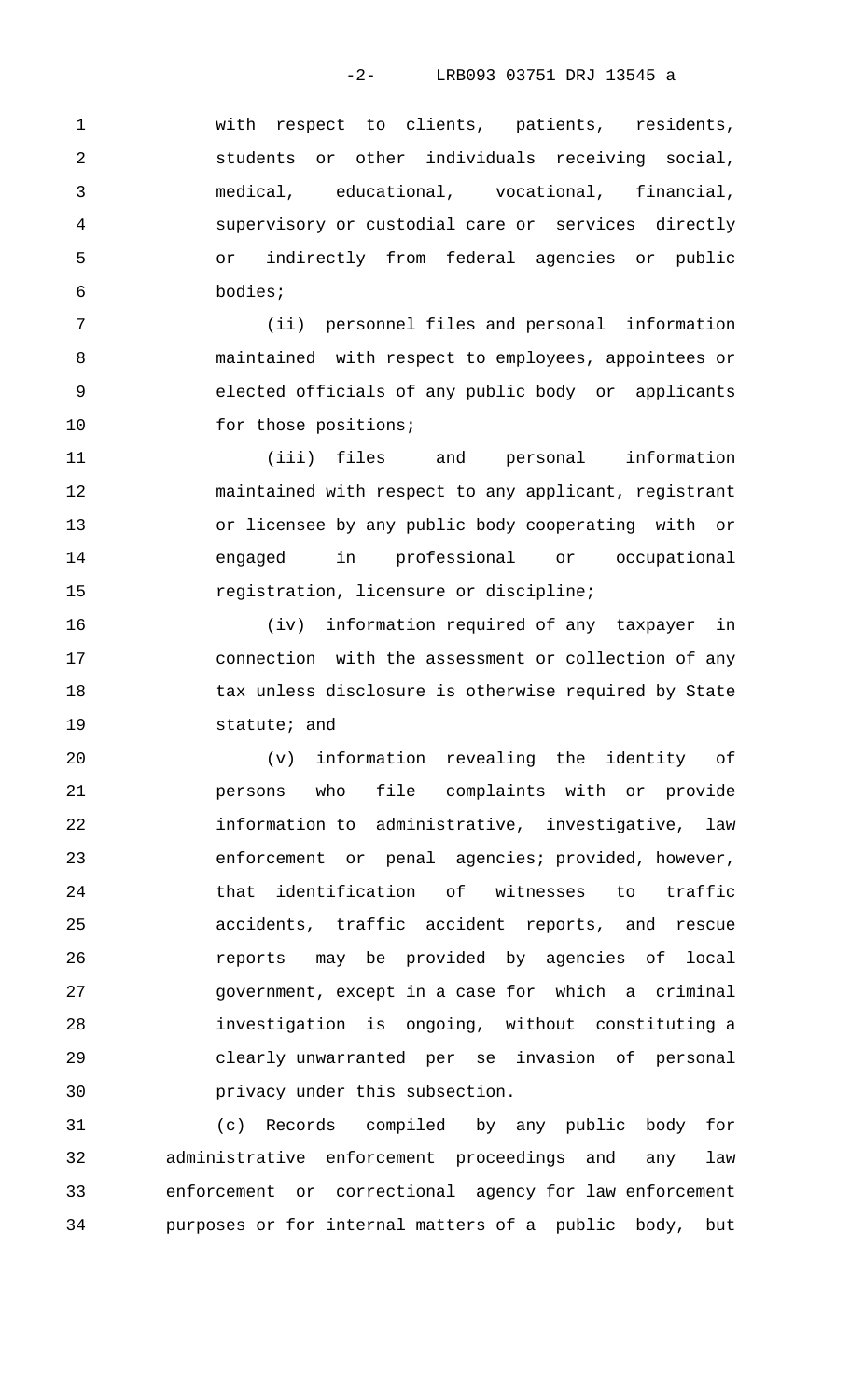-3- LRB093 03751 DRJ 13545 a

1 only to the extent that disclosure would: (i) interfere with pending or actually and reasonably contemplated law enforcement proceedings conducted by any law enforcement or correctional agency; (ii) interfere with pending administrative enforcement proceedings conducted by any public body; (iii) deprive a person of a fair trial or an **impartial** hearing; (iv) unavoidably disclose the identity of a confidential source or confidential information 13 furnished only by the confidential source; (v) disclose unique or specialized investigative techniques other than those generally used and known or disclose internal documents of correctional agencies related to detection, observation or investigation of incidents of crime 19 or misconduct; (vi) constitute an invasion of personal privacy under subsection (b) of this Section; (vii) endanger the life or physical safety of law enforcement personnel or any other person; or (viii) obstruct an ongoing criminal investigation. (d) Criminal history record information maintained by State or local criminal justice agencies, except the following which shall be open for public inspection and copying: (i) chronologically maintained arrest information, such as traditional arrest logs or blotters; (ii) the name of a person in the custody of a law enforcement agency and the charges for which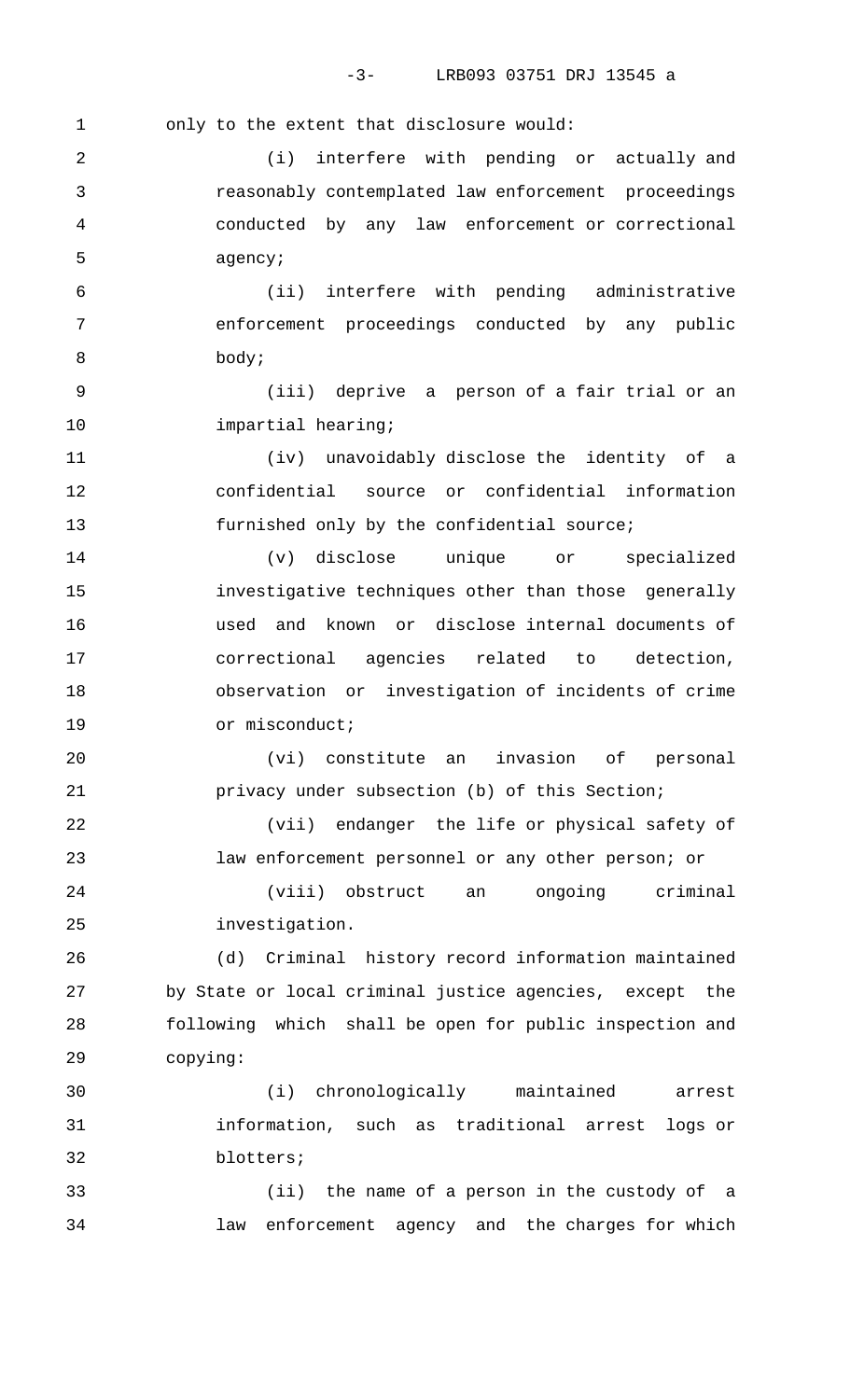1 that person is being held;

2 (iii) court records that are public;

 (iv) records that are otherwise available under State or local law; or

 (v) records in which the requesting party is the individual identified, except as provided under part (vii) of paragraph (c) of subsection (1) of this Section.

 "Criminal history record information" means data identifiable to an individual and consisting of descriptions or notations of arrests, detentions, indictments, informations, pre-trial proceedings, trials, or other formal events in the criminal justice system or descriptions or notations of criminal charges (including criminal violations of local municipal ordinances) and the nature of any disposition arising therefrom, including sentencing, court or correctional supervision, rehabilitation and release. The term does not apply to statistical records and reports in which individuals are not identified and from which their identities are not ascertainable, or to information that is for criminal investigative or intelligence purposes.

 (e) Records that relate to or affect the security of correctional institutions and detention facilities.

 (f) Preliminary drafts, notes, recommendations, memoranda and other records in which opinions are expressed, or policies or actions are formulated, except that a specific record or relevant portion of a record shall not be exempt when the record is publicly cited and identified by the head of the public body. The exemption provided in this paragraph (f) extends to all those records of officers and agencies of the General Assembly that pertain to the preparation of legislative documents. (g) Trade secrets and commercial or financial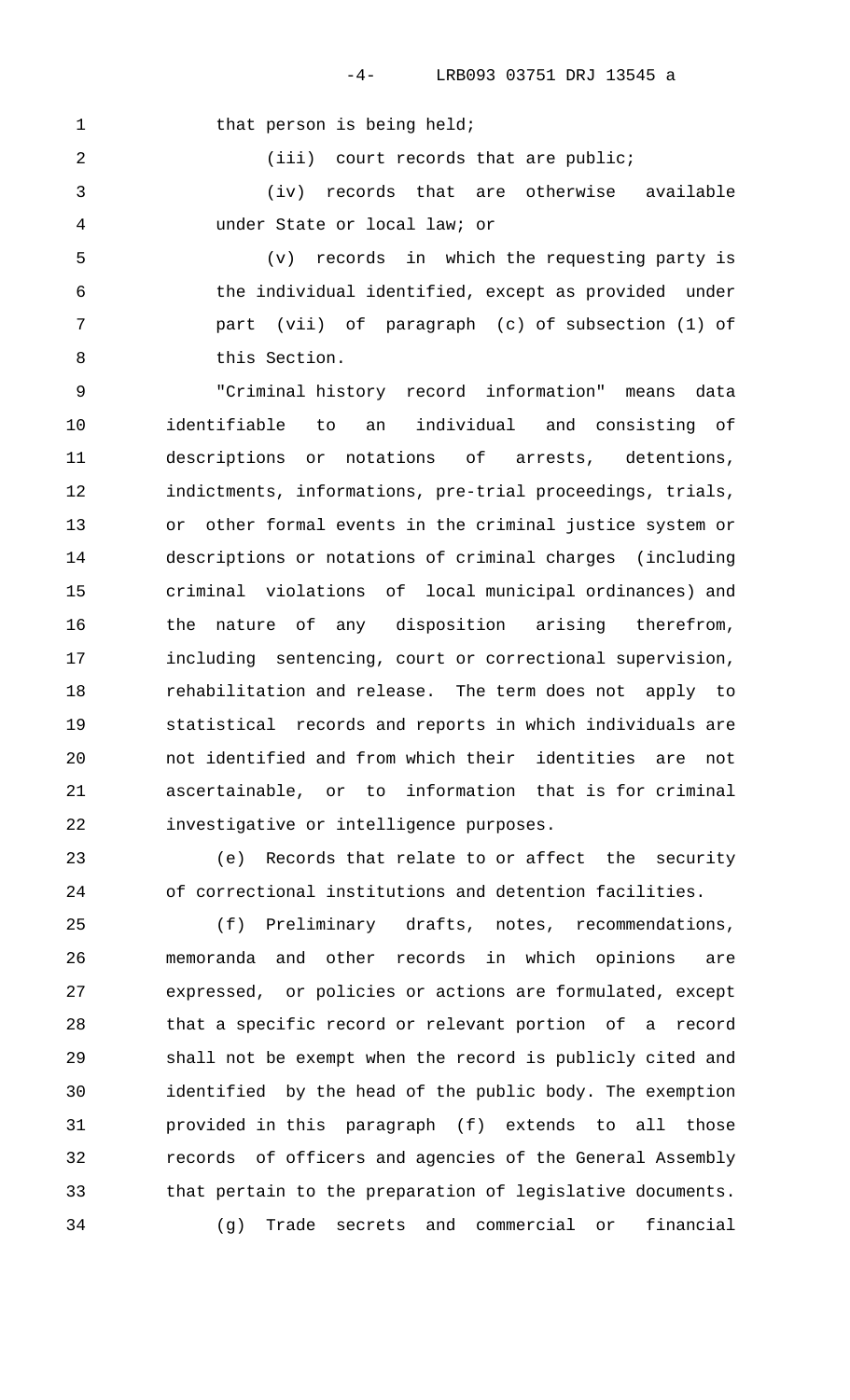information obtained from a person or business where the trade secrets or information are proprietary, privileged or confidential, or where disclosure of the trade secrets or information may cause competitive harm, including all information determined to be confidential under Section 4002 of the Technology Advancement and Development Act. Nothing contained in this paragraph (g) shall be construed to prevent a person or business from consenting to disclosure.

 (h) Proposals and bids for any contract, grant, or agreement, including information which if it were disclosed would frustrate procurement or give an advantage to any person proposing to enter into a contractor agreement with the body, until an award or final selection is made. Information prepared by or for the body in preparation of a bid solicitation shall be exempt until an award or final selection is made.

 (i) Valuable formulae, computer geographic systems, designs, drawings and research data obtained or produced by any public body when disclosure could reasonably be expected to produce private gain or public loss.

 (j) Test questions, scoring keys and other examination data used to administer an academic examination or determined the qualifications of an applicant for a license or employment.

 (k) Architects' plans and engineers' technical submissions for projects not constructed or developed in whole or in part with public funds and for projects constructed or developed with public funds, to the extent that disclosure would compromise security.

 (l) Library circulation and order records identifying library users with specific materials.

 (m) Minutes of meetings of public bodies closed to the public as provided in the Open Meetings Act until the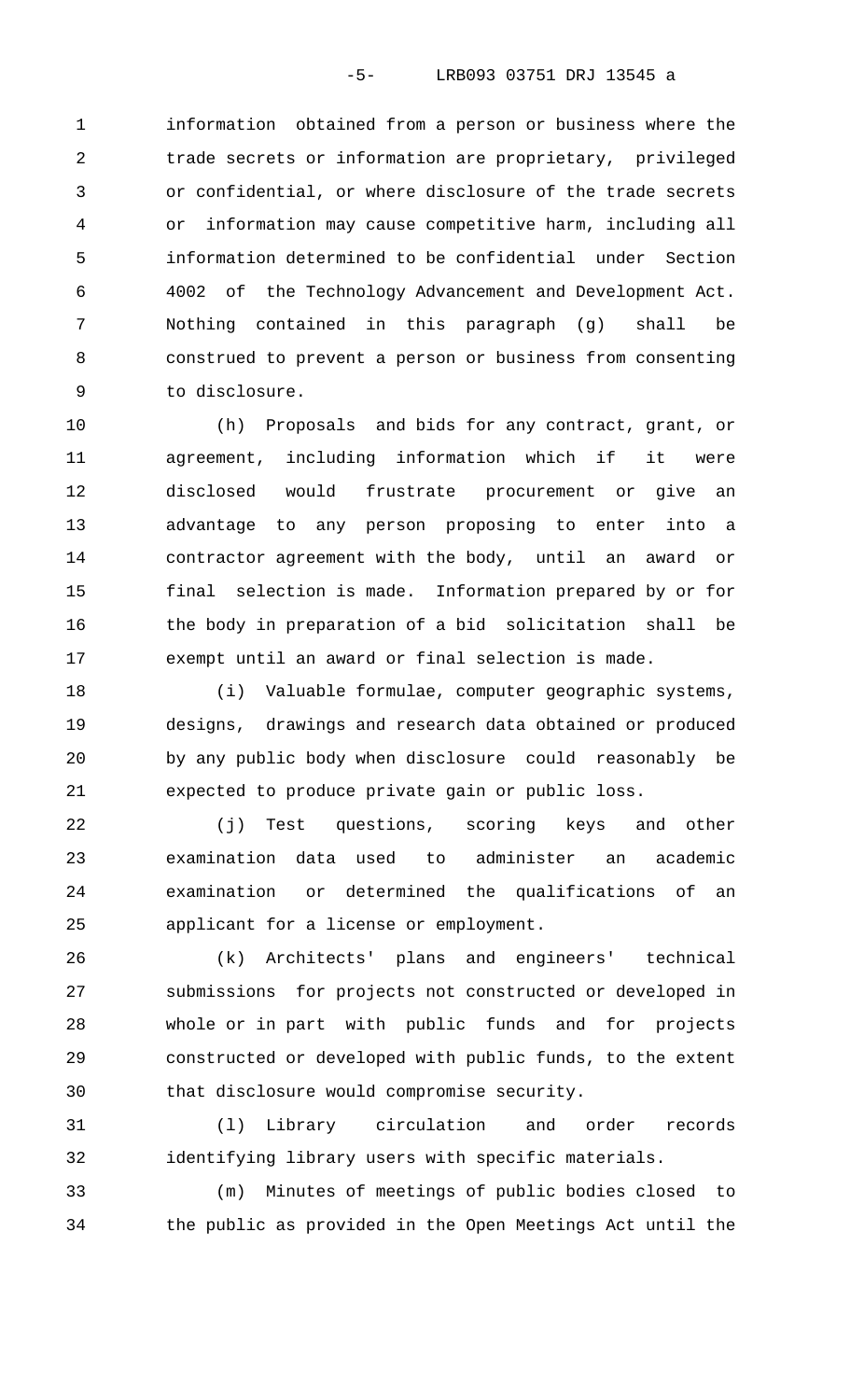public body makes the minutes available to the public under Section 2.06 of the Open Meetings Act.

 (n) Communications between a public body and an attorney or auditor representing the public body that would not be subject to discovery in litigation, and materials prepared or compiled by or for a public body in anticipation of a criminal, civil or administrative proceeding upon the request of an attorney advising the public body, and materials prepared or compiled with respect to internal audits of public bodies.

 (o) Information received by a primary or secondary school, college or university under its procedures for the evaluation of faculty members by their academic peers.

 (p) Administrative or technical information associated with automated data processing operations, including but not limited to software, operating protocols, computer program abstracts, file layouts, source listings, object modules, load modules, user guides, documentation pertaining to all logical and physical design of computerized systems, employee manuals, and any other information that, if disclosed, would jeopardize the security of the system or its data or the security of materials exempt under this Section.

 (q) Documents or materials relating to collective negotiating matters between public bodies and their employees or representatives, except that any final contract or agreement shall be subject to inspection and copying.

 (r) Drafts, notes, recommendations and memoranda pertaining to the financing and marketing transactions of the public body. The records of ownership, registration, transfer, and exchange of municipal debt obligations, and of persons to whom payment with respect to these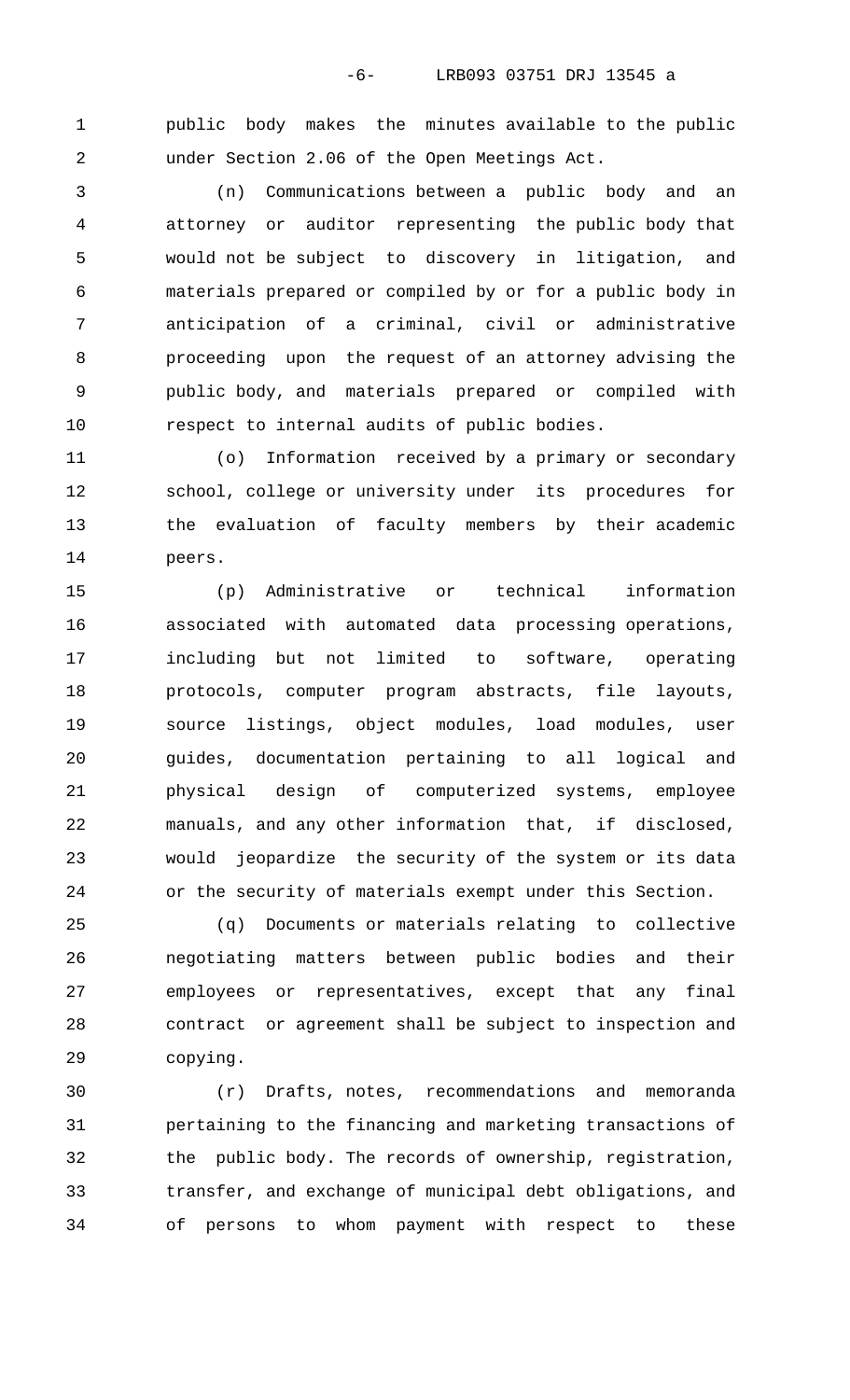obligations is made.

 (s) The records, documents and information relating to real estate purchase negotiations until those negotiations have been completed or otherwise terminated. With regard to a parcel involved in a pending or actually and reasonably contemplated eminent domain proceeding under Article VII of the Code of Civil Procedure, records, documents and information relating to that parcel shall be exempt except as may be allowed under discovery rules adopted by the Illinois Supreme Court. The records, documents and information relating to a real estate sale shall be exempt until a sale is consummated.

 (t) Any and all proprietary information and records related to the operation of an intergovernmental risk management association or self-insurance pool or jointly self-administered health and accident cooperative or pool.

 (u) Information concerning a university's adjudication of student or employee grievance or disciplinary cases, to the extent that disclosure would reveal the identity of the student or employee and information concerning any public body's adjudication of student or employee grievances or disciplinary cases, except for the final outcome of the cases.

 (v) Course materials or research materials used by faculty members.

 (w) Information related solely to the internal personnel rules and practices of a public body.

 (x) Information contained in or related to examination, operating, or condition reports prepared by, on behalf of, or for the use of a public body responsible for the regulation or supervision of financial institutions or insurance companies, unless disclosure is otherwise required by State law.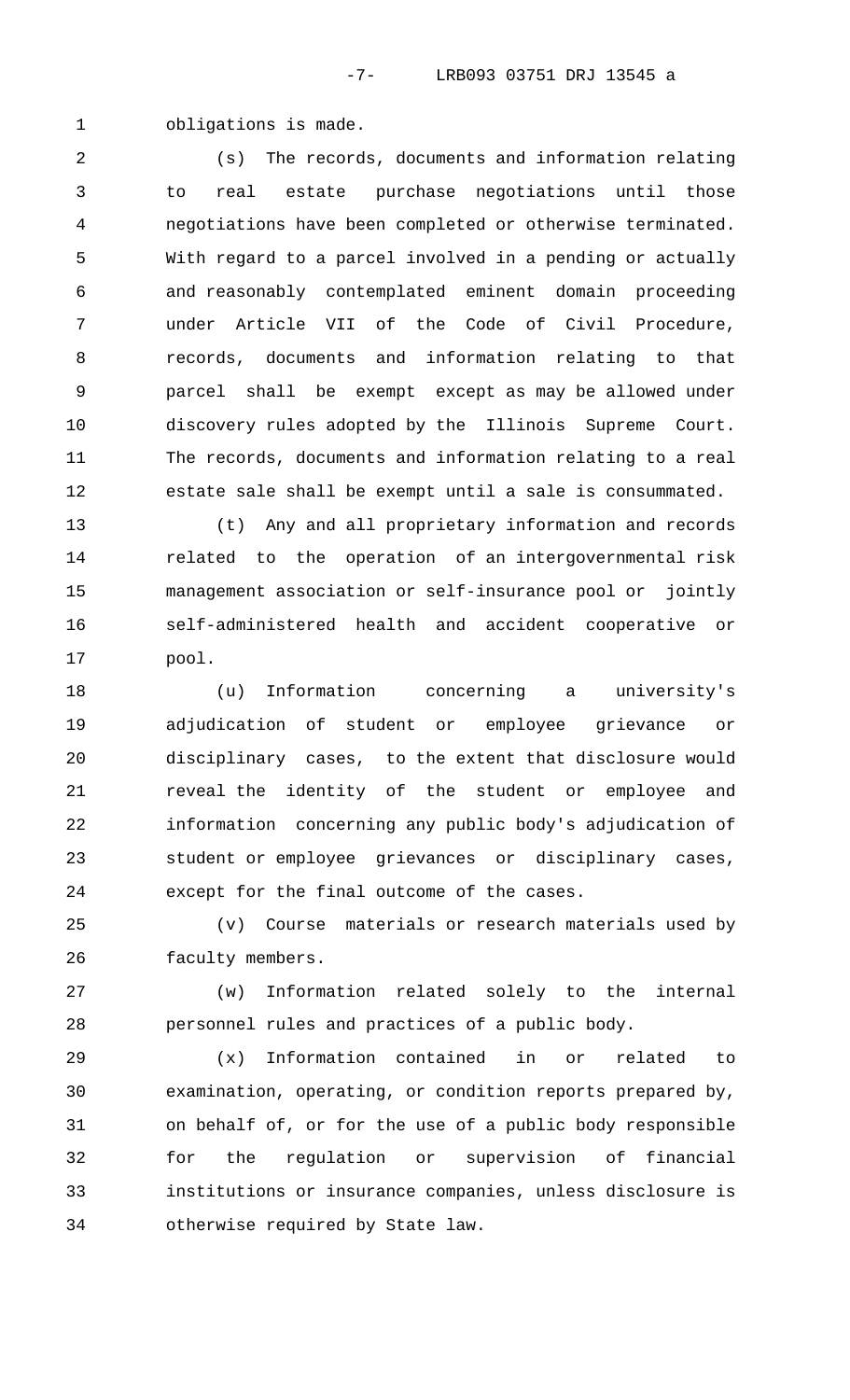-8- LRB093 03751 DRJ 13545 a

 (y) Information the disclosure of which is restricted under Section 5-108 of the Public Utilities Act.

 (z) Manuals or instruction to staff that relate to establishment or collection of liability for any State tax or that relate to investigations by a public body to determine violation of any criminal law.

 (aa) Applications, related documents, and medical records received by the Experimental Organ Transplantation Procedures Board and any and all documents or other records prepared by the Experimental Organ Transplantation Procedures Board or its staff relating to applications it has received.

 (bb) Insurance or self insurance (including any intergovernmental risk management association or self insurance pool) claims, loss or risk management information, records, data, advice or communications.

 (cc) Information and records held by the Department of Public Health and its authorized representatives relating to known or suspected cases of sexually transmissible disease or any information the disclosure of which is restricted under the Illinois Sexually Transmissible Disease Control Act.

 (dd) Information the disclosure of which is exempted under Section 30 of the Radon Industry Licensing Act.

 (ee) Firm performance evaluations under Section 55 of the Architectural, Engineering, and Land Surveying Qualifications Based Selection Act.

 (ff) Security portions of system safety program plans, investigation reports, surveys, schedules, lists, data, or information compiled, collected, or prepared by or for the Regional Transportation Authority under Section 2.11 of the Regional Transportation Authority Act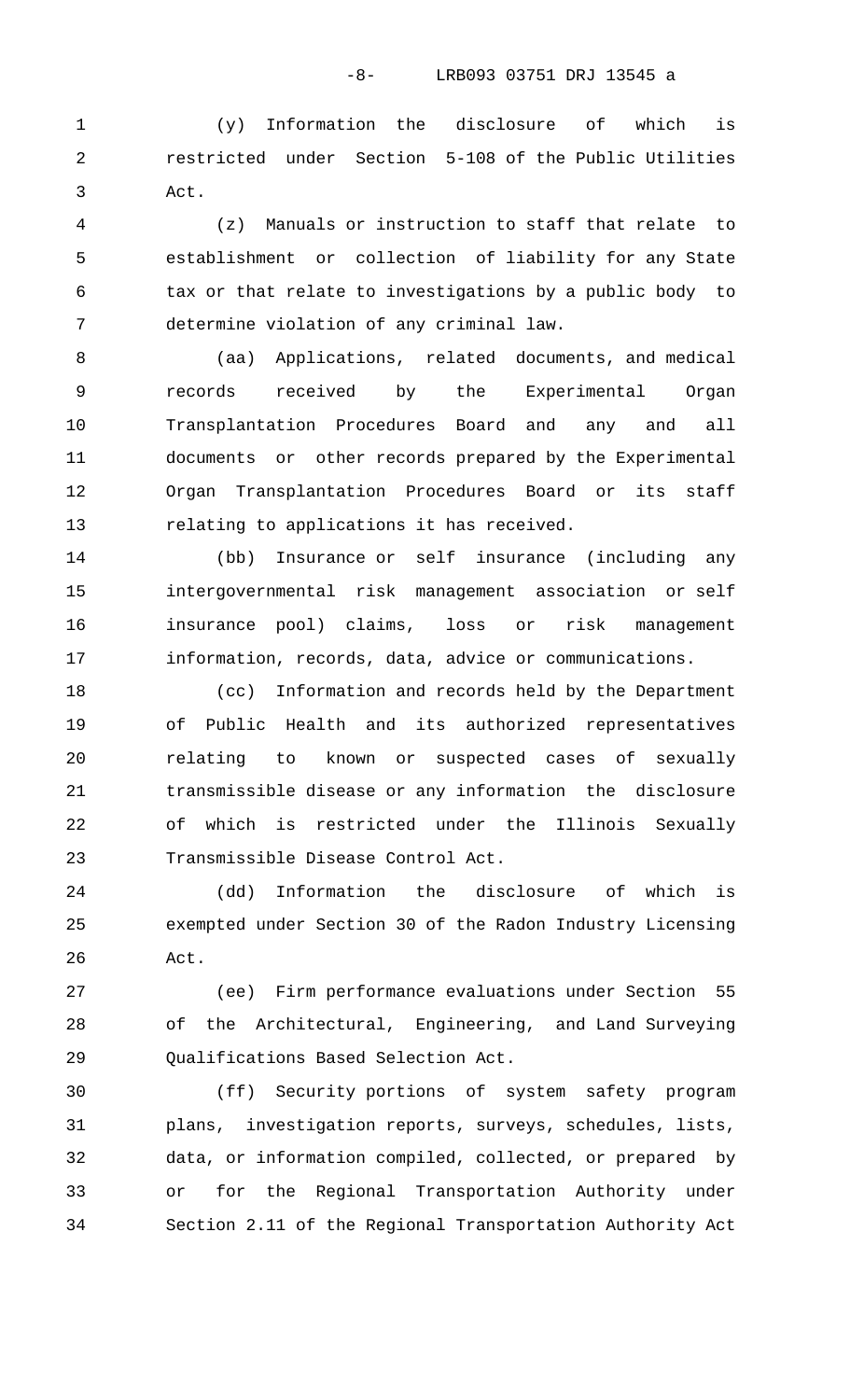or the St. Clair County Transit District under the Bi-State Transit Safety Act.

 (gg) Information the disclosure of which is restricted and exempted under Section 50 of the Illinois Prepaid Tuition Act.

 (hh) Information the disclosure of which is exempted under Section 80 of the State Gift Ban Act.

 (ii) Beginning July 1, 1999, information that would disclose or might lead to the disclosure of secret or confidential information, codes, algorithms, programs, or private keys intended to be used to create electronic or digital signatures under the Electronic Commerce Security Act.

 (jj) Information contained in a local emergency energy plan submitted to a municipality in accordance with a local emergency energy plan ordinance that is adopted under Section 11-21.5-5 of the Illinois Municipal Code.

 (kk) Information and data concerning the distribution of surcharge moneys collected and remitted by wireless carriers under the Wireless Emergency Telephone Safety Act.

23 (11) Law enforcement officer identification 24 information or driver identification information compiled 25 by a law enforcement agency or the Department of 26 Transportation under Section 11-212 of the Illinois 27 Vehicle Code.

 (2) This Section does not authorize withholding of information or limit the availability of records to the public, except as stated in this Section or otherwise provided in this Act.

 (Source: P.A. 91-137, eff. 7-16-99; 91-357, eff. 7-29-99; 91-660, eff. 12-22-99; 92-16, eff. 6-28-01; 92-241, eff. 8-3-01; 92-281, eff. 8-7-01; 92-645, eff. 7-11-02; 92-651,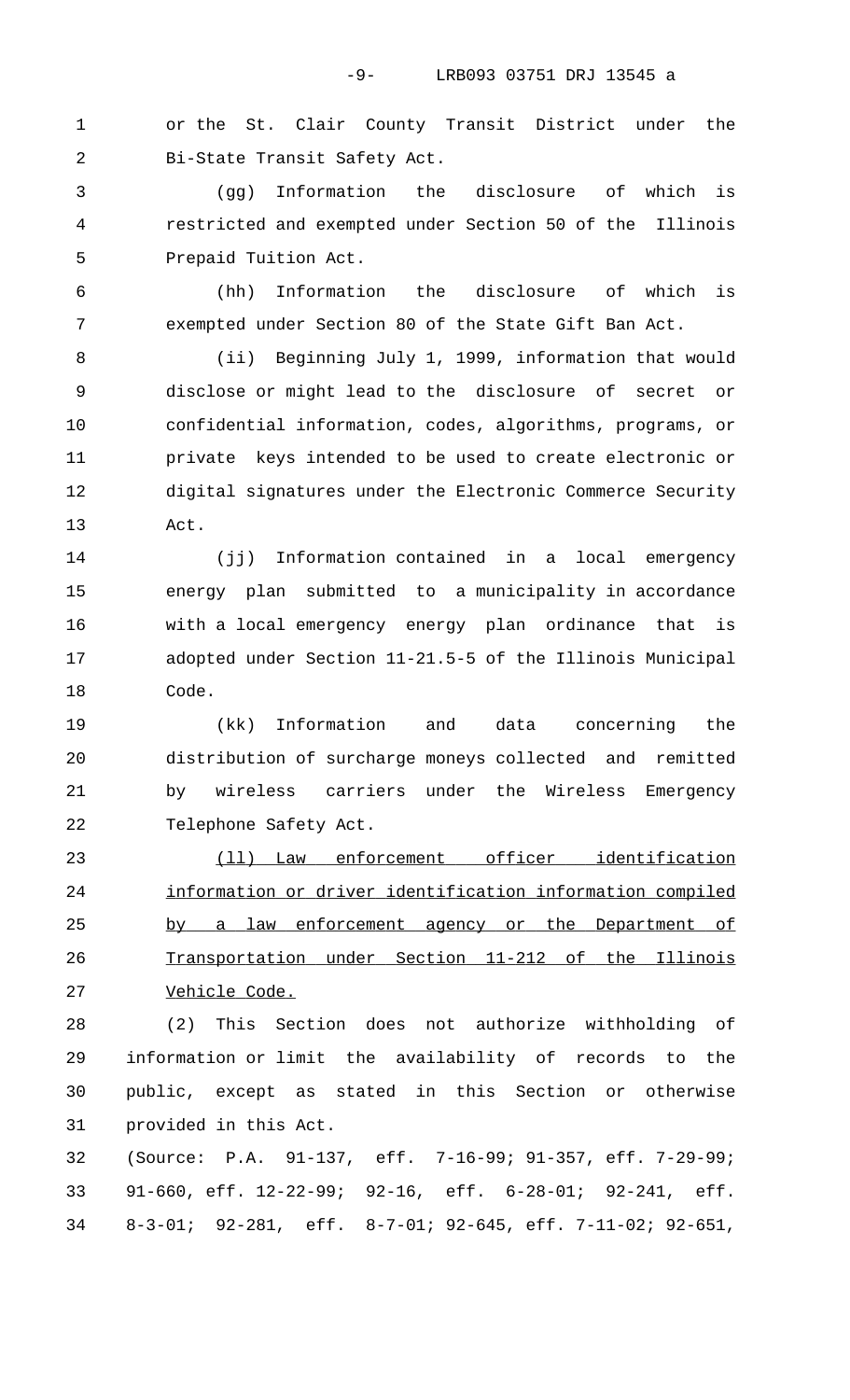|  | eff. $7-11-02.$ $"i$ and |  |  |  |
|--|--------------------------|--|--|--|
|--|--------------------------|--|--|--|

2 by replacing lines 15 through 32 on page 4, all of page 5, 3 and lines 1 through 21 on page 6 with the following:

4 "Section 15. The Illinois Vehicle Code is amended by 5 adding Section 11-212 as follows:

6 (625 ILCS 5/11-212 new)

7 Sec. 11-212. Traffic stop statistical study. 8 (a) From January 1, 2004 until December 31, 2007, 9 whenever a State or local law enforcement officer issues a 10 uniform traffic citation or warning citation for an alleged 11 violation of the Illinois Vehicle Code, he or she shall 12 record at least the following:

13 (1) the name, address, gender, and the officer's 14 subjective determination of the race of the person 15 stopped; the person's race shall be selected from the 16 following list: Caucasian, African-American, Hispanic, 17 Mative American/Alaska Native, or Asian/Pacific Islander; 18 (2) the alleged traffic violation that led to the 19 stop of the motorist; 20 (3) the make and year of the vehicle stopped;

21 (4) the date and time of the stop;

22 (5) the location of the traffic stop;

23 (6) whether or not a search contemporaneous to the 24 stop was conducted of the vehicle, driver, passenger, or 25 passengers; and, if so, whether it was with consent or by 26 other means; and

27 (7) the name and badge number of the issuing 28 officer.

29 (b) From January 1, 2004 until December 31, 2007, 30 whenever a State or local law enforcement officer stops a 31 motorist for an alleged violation of the Illinois Vehicle 32 Code and does not issue a uniform traffic citation or warning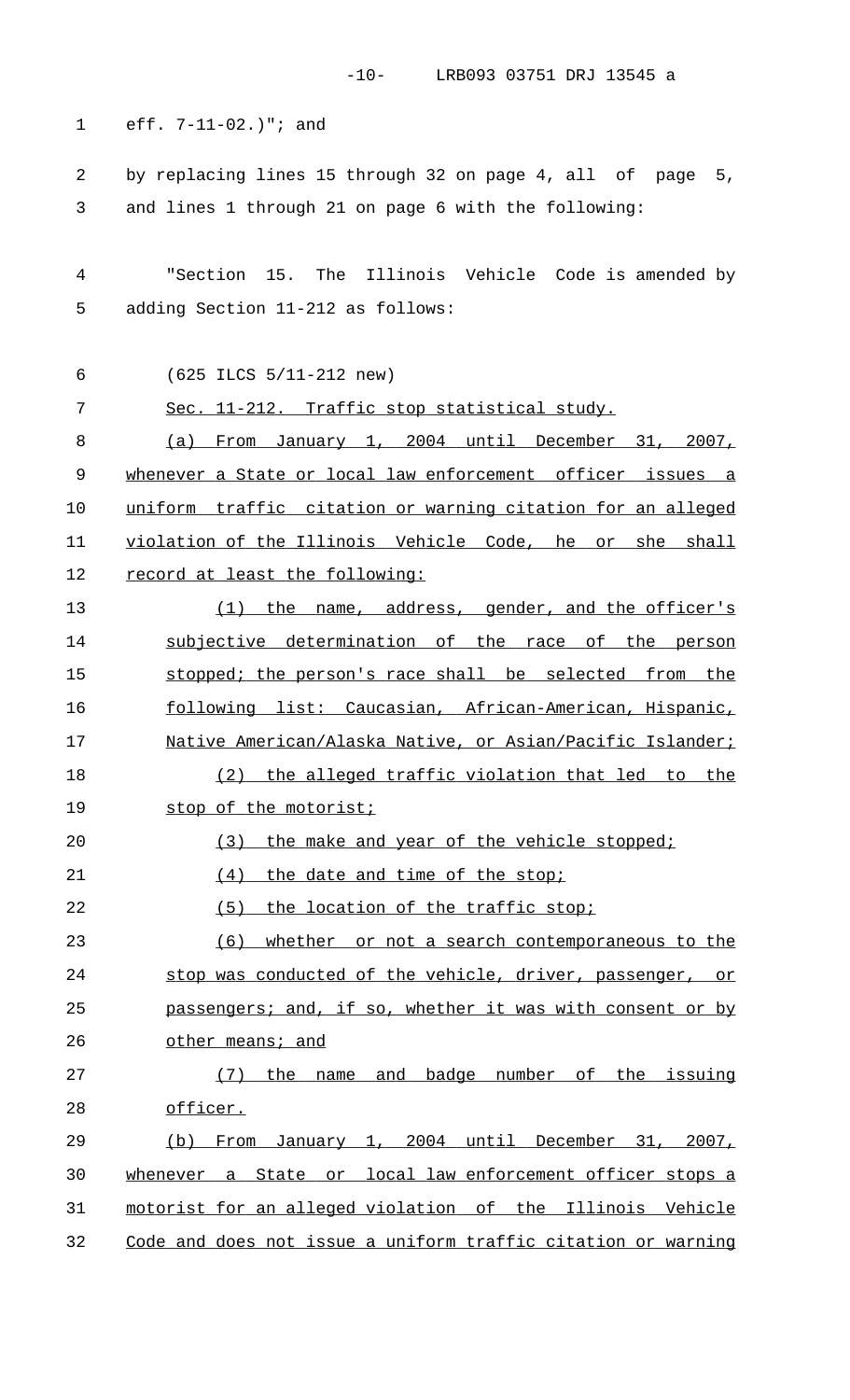-11- LRB093 03751 DRJ 13545 a

1 citation for an alleged violation of the Illinois Vehicle 2 Code, he or she shall complete a uniform stop card, which 3 includes field contact cards, or any other existing form 4 currently used by law enforcement containing information 5 required pursuant to this Act, that records at least the 6 following: 7 (1) the name, address, gender, and the officer's 8 subjective determination of the race of the person 9 stopped; the person's race shall be selected from the 10 following list: Caucasian, African-American, Hispanic, 11 Mative American/Alaska Native, or Asian/Pacific Islander; 12 (2) the reason that led to the stop of the 13 motorist; 14 (3) the make and year of the vehicle stopped; 15 (4) the date and time of the stop; 16 (5) the location of the traffic stop; 17 (6) whether or not a search contemporaneous to the 18 stop was conducted of the vehicle, driver, passenger, or 19 passengers; and, if so, whether it was with consent or by 20 other means; and 21 (7) the name and badge number of the issuing 22 officer. 23 (c) Every law enforcement agency shall collect and 24 transmit the data as described in subsections (a) and (b) to 25 the Illinois Department of Transportation, in such a manner 26 and at such times as the Department may require. 27 (d) The Illinois Department of Transportation shall 28 analyze the data provided by law enforcement agencies 29 required by this Section and submit a report of the findings 30 to the Governor, the General Assembly, and each law 31 enforcement agency no later than March 1 in each of the years 32 2005, 2006, 2007, and 2008. The Illinois Department of 33 Transportation may contract with an outside entity for the 34 analysis of the data provided. In analyzing the data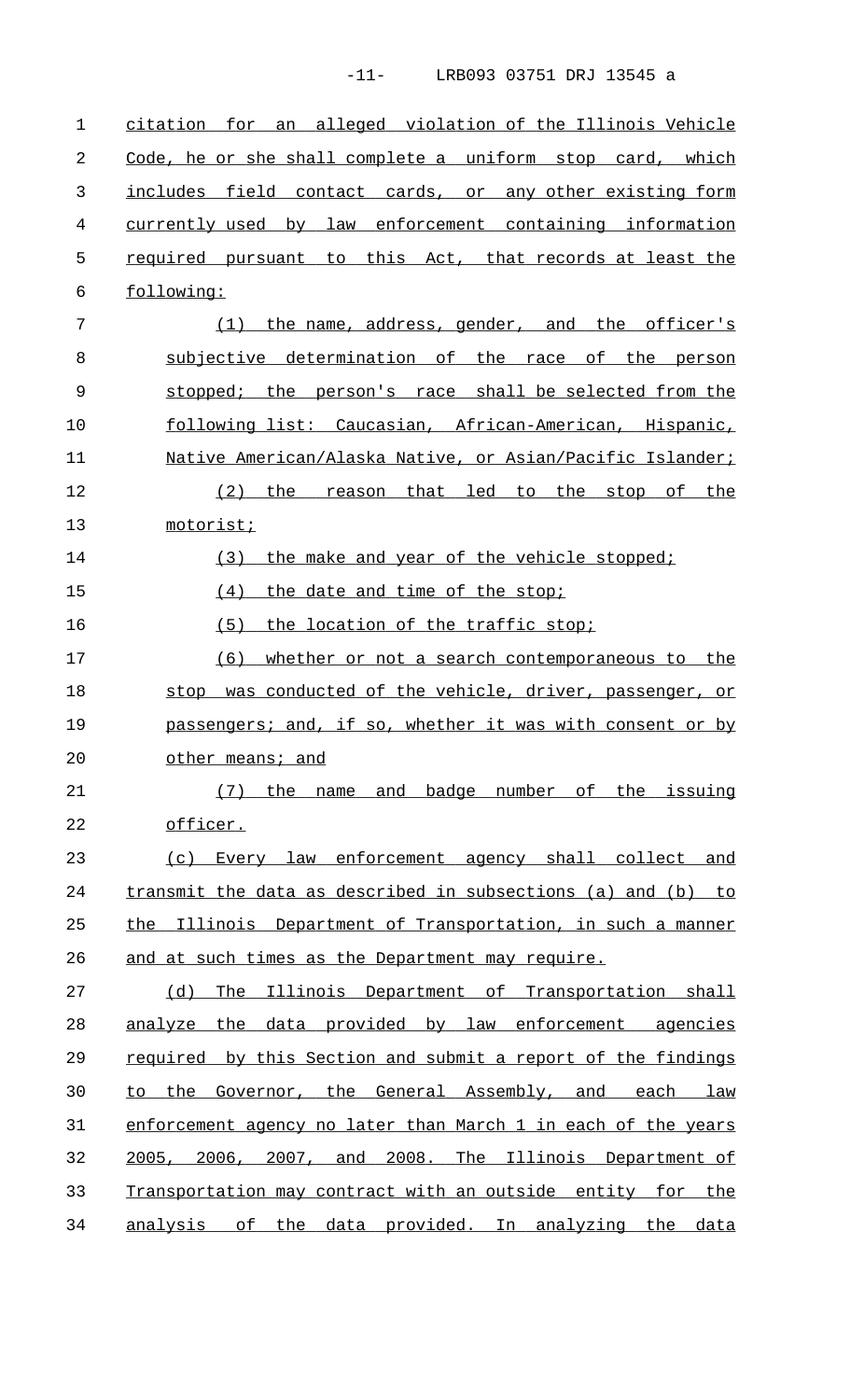-12- LRB093 03751 DRJ 13545 a

1 collected under this Section, the analyzing entity shall 2 scrutinize the data for evidence of statistically significant 3 aberrations. The following list, which is illustrative, and 4 not exclusive, contains examples of areas in which 5 statistically significant aberrations may be found: 6 (1) The percentage of minority drivers or 7 passengers being stopped in a given area is substantially 8 higher than the proportion of the overall population in 9 or traveling through the area that the minority 10 constitutes. 11 (2) A substantial number of false stops including 12 stops not resulting in the issuance of a traffic ticket 13 or the making of an arrest. 14 (3) A disparity between the proportion of citations 15 issued to minorities and proportion of minorities in the 16 population. 17 (4) A disparity among the officers of the same law 18 enforcement agency with regard to the number of minority 19 drivers or passengers being stopped in a given area. 20 (5) A disparity between the frequency of searches 21 performed on minority drivers and the frequency of 22 searches performed on non-minority drivers. 23 (e) Any law enforcement officer identification 24 information or driver identification information that is 25 compiled by any law enforcement agency or the Illinois 26 Department of Transportation pursuant to this Act for the 27 purposes of fulfilling the requirements of this Section shall 28 be confidential and exempt from public inspection and 29 copying, as provided under Section 7 of the Freedom of 30 Information Act, and the information shall not be transmitted 31 to anyone except as needed to comply with this Section. This 32 Section shall not exempt those materials that, prior to the 33 effective date of this amendatory Act of the 93rd General 34 Assembly, were available under the Freedom of Information